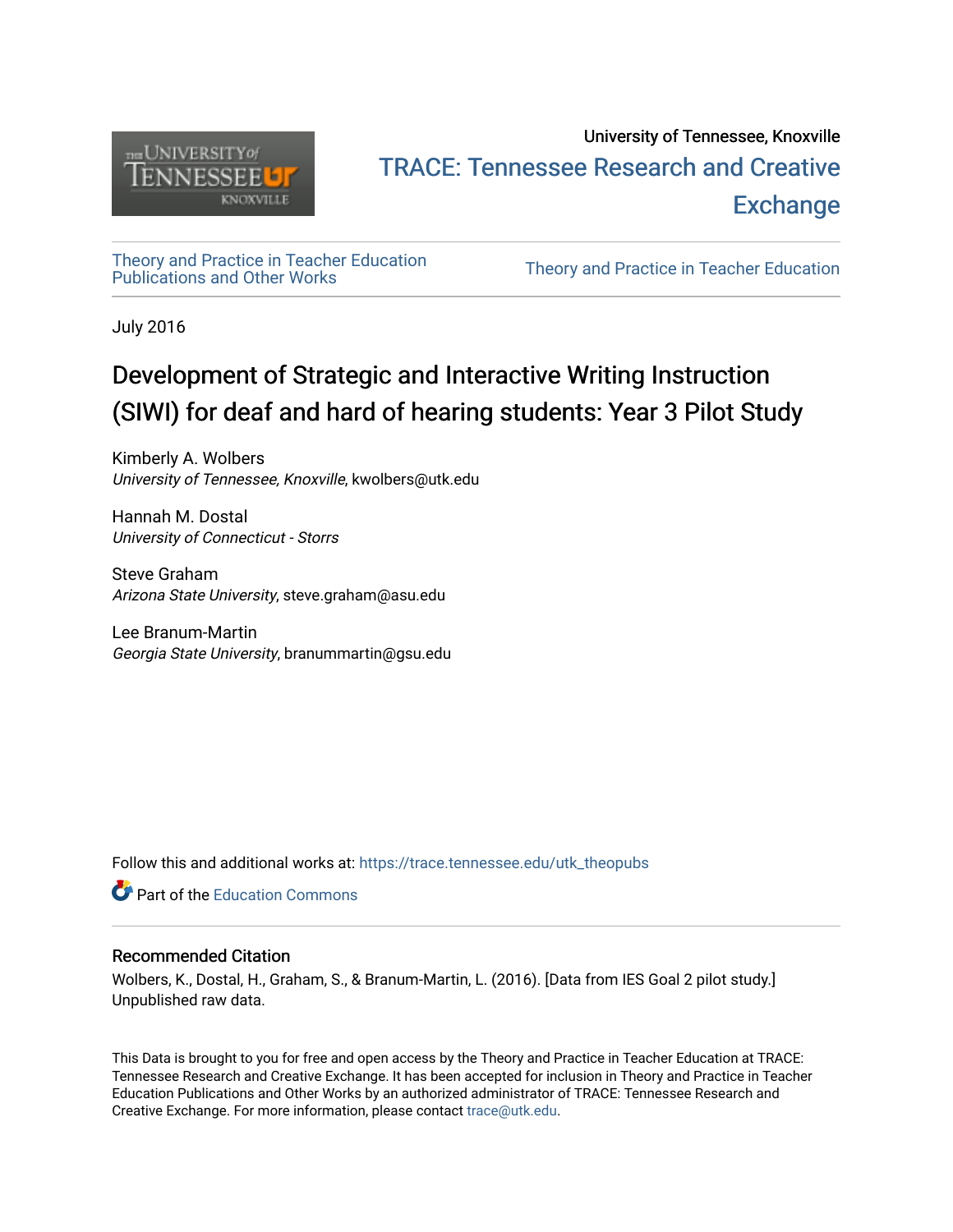#### **Development of Strategic and Interactive Writing Instruction (SIWI) for deaf and hard of hearing students: Year 3 Pilot Study**

#### **Purpose**

This study, funded by US Institute of Education Sciences under Grant R324A120085, is an examination of the impact of Strategic and Interaction Writing Instruction (SIWI) implemented with deaf and hard of hearing (d/hh) 3-5th graders.

#### **Method**

This study was a randomized controlled trial. Teachers  $(N=15)$  and their respective d/hh students (N=78) were randomly assigned to groups. Comparison group teachers proceeded with their regular instruction, while experimental group teachers implemented SIWI approximately twohours/ week. SIWI teachers attended a week-long summer workshop, and periodic online meetings during the academic year. Diverse educational settings (i.e., public school selfcontained or pull-out, and schools for the deaf) were represented in each group, as well as varying communication philosophies (i.e., ASL-English bilingual, Listening and Spoken Language, Total Communication).

Research questions included:

#### *Writing*

- 1. To what extent does SIWI lead to improved student outcomes in recount writing, information report, and persuasive writing skills over a 9-week period?
- 2. To what extent do writing skills (recount and information report) maintain 9 weeks after the removal of SIWI instruction for the genre of writing?

#### *Language*

- 3. To what extent does SIWI lead to improved student outcomes in clarity of language in recount writing, information report writing, and persuasive writing over a 9-week period?
- 4. To what extent does SIWI lead to improved student outcomes in complexity of language in recount writing, informational report writing, and persuasive writing over a 9-week period?

#### *Length*

5. To what extent does SIWI lead to improved student outcomes in length of recount writing, information report writing, and persuasive writing over a 9-week period?

Data collection included: writing samples for personal narrative, informational report and persuasive writing, and Woodcock Johnson III broad written language. Samples were scored for writing traits using modified NAEP rubrics, and scored for language accuracy and complexity using the *Structural Analysis of Written Language* (SAWL). Writing variables (e.g., Recount, Information Report and Persuasive Genre Composite) and language variables (e.g., WER I, II & III, TWC, WPT, and Complete Sentences) are further described in Table 1.

| anı |  |
|-----|--|
|-----|--|

| 1 UUIV 1<br>Variable    | <b>Description</b>                                           |
|-------------------------|--------------------------------------------------------------|
| <b>Recount Genre</b>    | Composite of scores for three writing traits associated with |
| Composite               | Recount writing: orientation, events, and organization.      |
| <b>Recount Complete</b> | Percentage of complete sentences in Recount writing.         |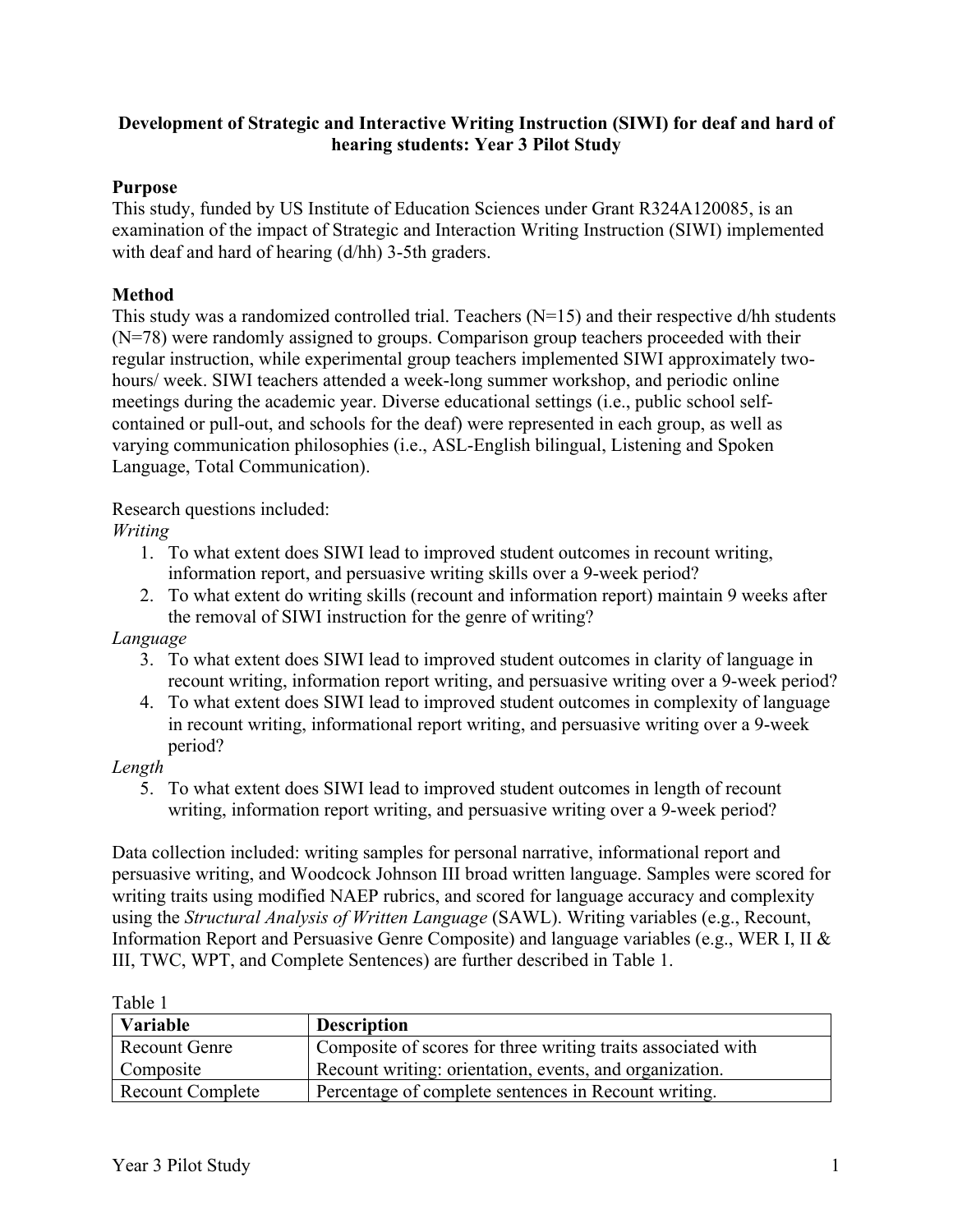| Sentences                 |                                                                     |
|---------------------------|---------------------------------------------------------------------|
| <b>Recount WERI</b>       | Word Efficiency Ratio I for Recount writing as scored using the     |
|                           | SAWL. Indicates ratio of perfect T-units.                           |
| Recount WERII             | Word Efficiency Ratio II for Recount writing as scored using the    |
|                           | SAWL. Indicates perfect and flawed T-units.                         |
| <b>Recount WERIII</b>     | Word Efficiency Ratio III for Recount writing as scored using the   |
|                           | SAWL. Indicates word strings, and perfect and flawed T-units.       |
| Recount TWC               | Total word count in Recount writing.                                |
| <b>Recount WPT Flawed</b> | Words per flawed and perfect T-unit in Recount writing.             |
| Info Genre Composite      | Composite of scores for three writing traits associated with        |
|                           | Information Report writing: topic, facts, and organization.         |
| Info Complete             | Percentage of complete sentences in Information Report writing.     |
| Sentences                 |                                                                     |
| Info WERI                 | Word Efficiency Ratio I for Information Report writing as scored    |
|                           | using the Structured Analysis of Written Language (SAWL).           |
|                           | Indicates ratio of perfect T-units.                                 |
| Info WERII                | Word Efficiency Ratio II for Information Report writing as scored   |
|                           | using the SAWL. Indicates perfect and flawed T-units.               |
| Info WERIII               | Word Efficiency Ratio III for Information Report writing as scored  |
|                           | using the SAWL. Indicates word strings, and perfect and flawed T-   |
|                           | units.                                                              |
| Info TWC                  | Total word count in Information Report writing.                     |
| Info WPT Flawed           | Words per flawed and perfect T-unit in Information Report writing.  |
| Persuasive Genre          | Composite of scores for three writing traits associated with        |
| Composite                 | Persuasive writing: reasons, examples, and organization.            |
| Persuasive Complete       | Percentage of complete sentences in Persuasive writing.             |
| Sentences                 |                                                                     |
| Persuasive WERI           | Word Efficiency Ratio I for Persuasive writing as scored using the  |
|                           | Structured Analysis of Written Language (SAWL). Indicates ratio     |
|                           | of perfect T-units.                                                 |
| Persuasive WERII          | Word Efficiency Ratio II for Persuasive writing as scored using the |
|                           | SAWL. Indicates perfect and flawed T-units.                         |
| Persuasive WERIII         | Word Efficiency Ratio III for Persuasive writing as scored using    |
|                           | the SAWL. Indicates word strings, and perfect and flawed T-units.   |
| Persuasive TWC            | Total word count in Persuasive writing.                             |
| Persuasive WPT            | Words per flawed and perfect T-unit in Persuasive writing.          |
| Flawed                    |                                                                     |
| Spelling SS               | Standard score on the Spelling Subtest of the Woodcock Johnson      |
|                           | <b>III Tests of Achievement.</b>                                    |
| <b>Fluency SS</b>         | Standard score on the Writing Fluency Subtest of the Woodcock       |
|                           | Johnson III Tests of Achievement.                                   |
| Sample SS                 | Standard score on the Writing Sample Subtest of the Woodcock        |
|                           | Johnson III Tests of Achievement.                                   |
| <b>Broad Written</b>      | Standard score for Broad Written Language as measured by the        |
| Language SS               | Woodcock Johnson III Tests of Achievement.                          |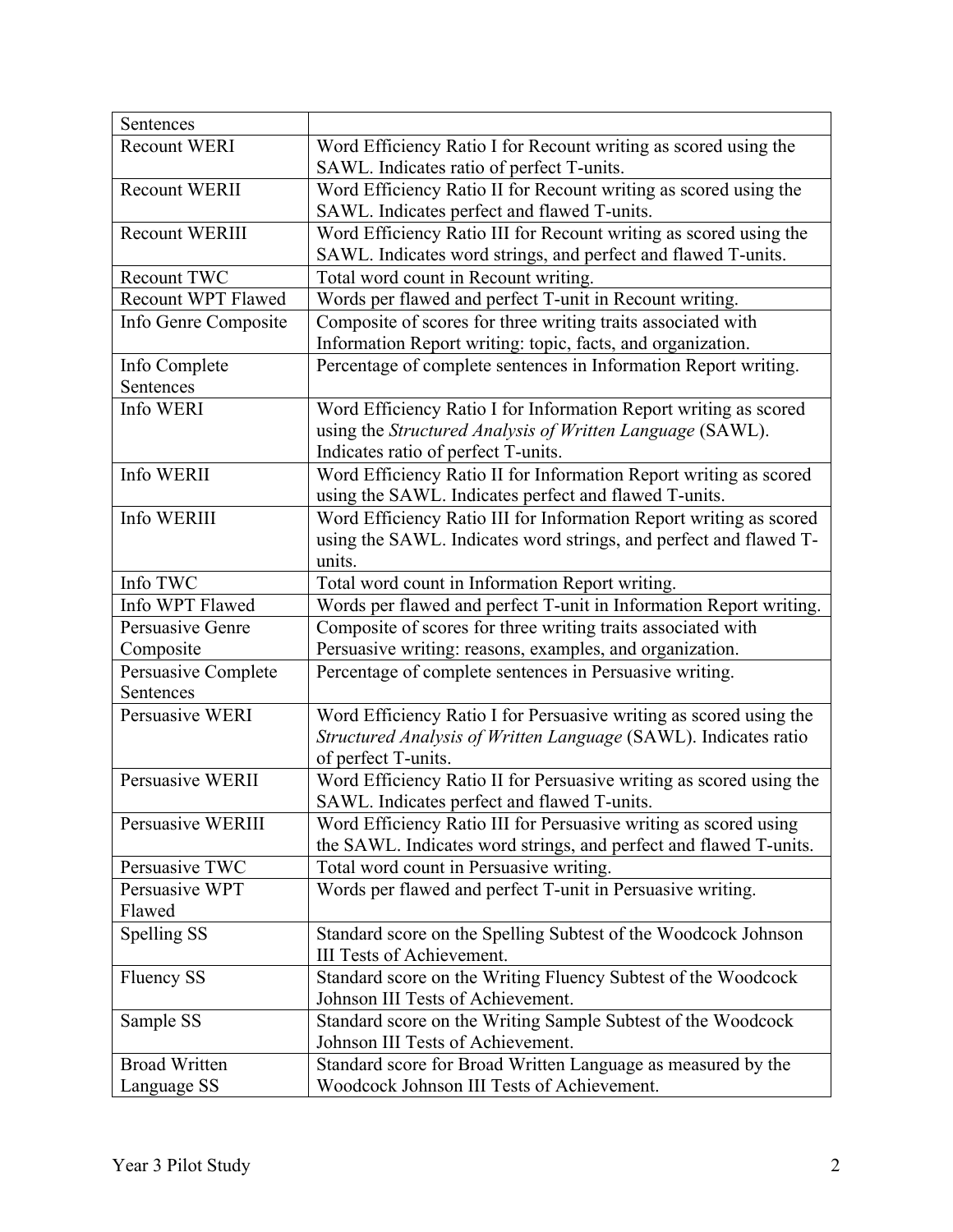#### **Data Analysis**

For developing basic estimates of treatment effects, there are two designs: three-wave and twowave. For the three wave design, we fit an individual growth curve model of wave nested within student within teacher (3 levels: w, s, t, respectively). The general form of the model is:

 $Y_{wst}$  = Intercept<sub>st</sub> + Time<sub>w</sub> + SIWI2<sub>t</sub> + SIWI3<sub>t</sub> + hearing<sub>st</sub> + Time\*hearing<sub>st</sub> + e<sub>st</sub>

where Intercept<sub>st</sub> represents initial performance for the student on the outcome test (with random variation for student and teacher), Time<sub>w</sub> represents linear change between waves for students in the control group (with random variation in slope for students, but not for teachers),  $\text{SIW12}_t$ represents an effect for students in a treatment classroom at time two,  $\text{SIWI3}_t$  represents remaining effect for students in a treatment classroom at time three after treatment was withdrawn (maintenance effect), and the hearing variables represent group difference effects for intercept and slope (Time) for the hearing comparison students.  $e_{st}$  represents random error.

The model therefore is one of linear change over three time points, with a treatment "bump" at times two and three, to measure the displacement from the overall linear trend due to treatment.

The second kind of model is for the outcomes which were only measured twice. The model is a pre-post regression, nested within teachers. For the present analysis, only deaf children were modeled (hearing children were excluded).

 $Y_{st}$  = Intercept<sub>t</sub> + Pretest<sub>s</sub> + SIWI<sub>t</sub> + SIWI<sub>t</sub> \* Pretest<sub>s</sub> +  $e_{st}$ 

where Intercept<sub>st</sub> represents the predicted score for the student on the outcome test (with random variation for teacher), Pretest, represents the effect of student pretest score (centered at the grand mean), SIWI<sub>t</sub> represents an effect for students in a treatment classroom, SIWI<sub>t</sub>  $*$  Pretest, represents an interaction of treatment with pretest, and  $e_{st}$  represents random error.

#### **Results**

Results show the treatment to be effective for recount, information report and persuasive writing composite scores with statistically significant results at post-intervention for all three genres and at the maintenance probe for recount writing. Treatment effects were also substantial for language outcomes associated with all three genres, with recount WER III and information report WER II being statistically significant. Effect sizes range from 0.53 to 0.71. Results also show SIWI to be effective for length of recount writing (1.31) and all writing variables measured by the WJ III: spelling, fluency, samples (1.01-1.82). Broad Written Language, as measured by the WJ III, was statistically significant with an effect size of 1.88.

*The research reported here was supported by the Institute of Education Sciences, U.S. Department of Education, through Grant R324A120085 to the University of Tennessee. The opinions expressed are those of the authors and do not represent views of the Institute or the U.S. Department of Education.*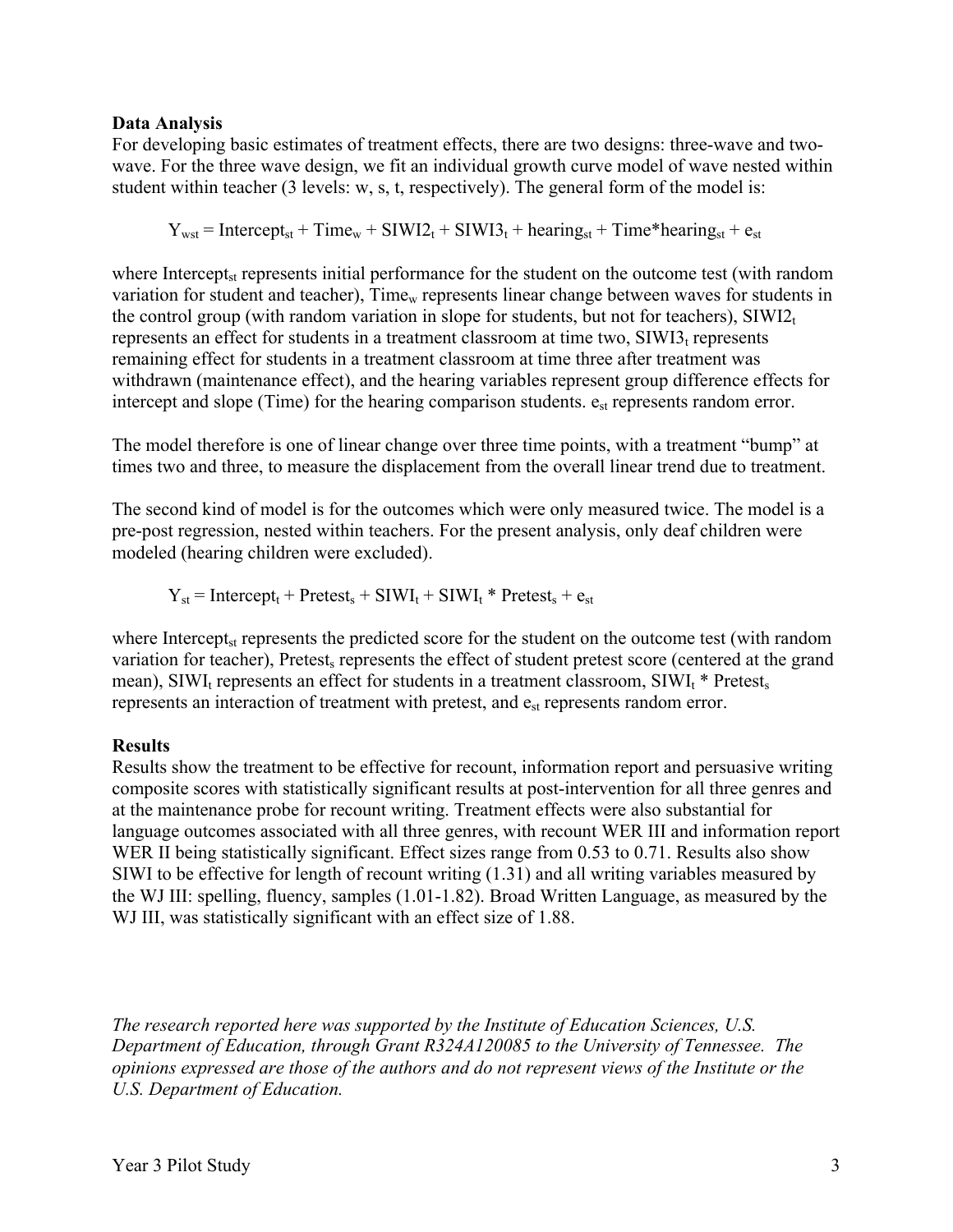| <b>Outcome</b>         | <b>Type</b> | <b>Effect</b>     | <b>Estimate</b> | <b>Standard</b><br>Error | DF             | t Value | Pr >  t | ES             |
|------------------------|-------------|-------------------|-----------------|--------------------------|----------------|---------|---------|----------------|
| Recount                | Fixed       | Intercept         | 4.59            | 0.59                     | 16             | 7.81    | < .01   |                |
| Genre<br>Composite     |             | time              | 0.07            | 0.22                     | 107            | 0.34    | 0.74    |                |
|                        |             | SIWI2             | 3.31            | 0.38                     | 213            | 8.61    | < .01   | 2.64           |
|                        |             | SIW <sub>13</sub> | 3.13            | 0.60                     | 111            | 5.19    | < 0.01  | 2.50           |
|                        |             | hearing           | 2.44            | 1.31                     | 13             | 1.87    | 0.09    |                |
|                        |             | time*hearing      | 0.58            | 0.32                     | 106            | 1.83    | 0.07    |                |
|                        | Random      | Teacher           | 3.68            | 1.65                     |                |         |         |                |
|                        |             | Int(stu)          | 3.37            | 0.72                     |                |         |         |                |
|                        |             | cov(Int,Slope)    | $-0.54$         | 0.38                     |                |         |         |                |
|                        |             | Slope(stu)        | 0.93            | 0.27                     |                |         |         |                |
|                        |             | Residual          | 1.58            | 0.22                     | $\blacksquare$ |         |         |                |
| Recount                | Fixed       | Intercept         | 0.55            | 0.08                     | 11             | 7.16    | < 01    |                |
| Complete<br>Sentences  |             | Pretest           | 0.34            | 0.16                     | 64             | 2.13    | 0.04    |                |
|                        |             | SIWI              | 0.17            | 0.10                     | 12             | 1.65    | 0.13    | 0.70           |
|                        |             | Pretest*SIWI      | 0.35            | 0.22                     | 60             | 1.60    | 0.11    |                |
|                        | Random      | Teacher           | 0.02            | 0.01                     |                |         |         |                |
|                        |             | Residual          | 0.06            | 0.01                     |                |         |         |                |
| Recount<br><b>WERI</b> | Fixed       | Intercept         | 0.22            | 0.07                     | $\overline{7}$ | 2.99    | 0.02    |                |
|                        |             | Pretest           | 0.27            | 0.16                     | 60             | 1.69    | 0.10    |                |
|                        |             | SIWI              | 0.07            | 0.10                     | $\overline{7}$ | 0.70    | 0.51    | 0.36           |
|                        |             | Pretest*SIWI      | 0.32            | 0.25                     | 56             | 1.29    | 0.20    |                |
|                        | Random      | Teacher           | 0.02            | 0.02                     |                |         |         |                |
|                        |             | Residual          | 0.04            | 0.01                     |                |         |         |                |
| Recount<br>WERII       | Fixed       | Intercept         | 0.51            | 0.07                     | 9              | 6.80    | < .01   | $\blacksquare$ |
|                        |             | Pretest           | 0.28            | 0.17                     | 57             | 1.64    | 0.11    |                |
|                        |             | SIWI              | 0.14            | 0.10                     | 10             | 1.44    | 0.18    | 0.59           |
|                        |             | Pretest*SIWI      | 0.41            | 0.25                     | 53             | 1.67    | 0.10    |                |
|                        | Random      | Teacher           | 0.02            | 0.01                     |                |         |         |                |
|                        |             | Residual          | 0.06            | 0.01                     |                |         |         |                |
| Recount                | Fixed       | Intercept         | 0.61            | 0.06                     | 11             | 10.28   | < 0.01  |                |
| WERIII                 |             | Pretest           | 0.62            | 0.17                     | 45             | 3.57    | < 01    |                |
|                        |             | SIWI              | 0.16            | 0.08                     | 12             | 1.97    | 0.07    | 0.71           |
|                        |             | Pretest*SIWI      | 0.21            | 0.22                     | 44             | 0.94    | 0.35    |                |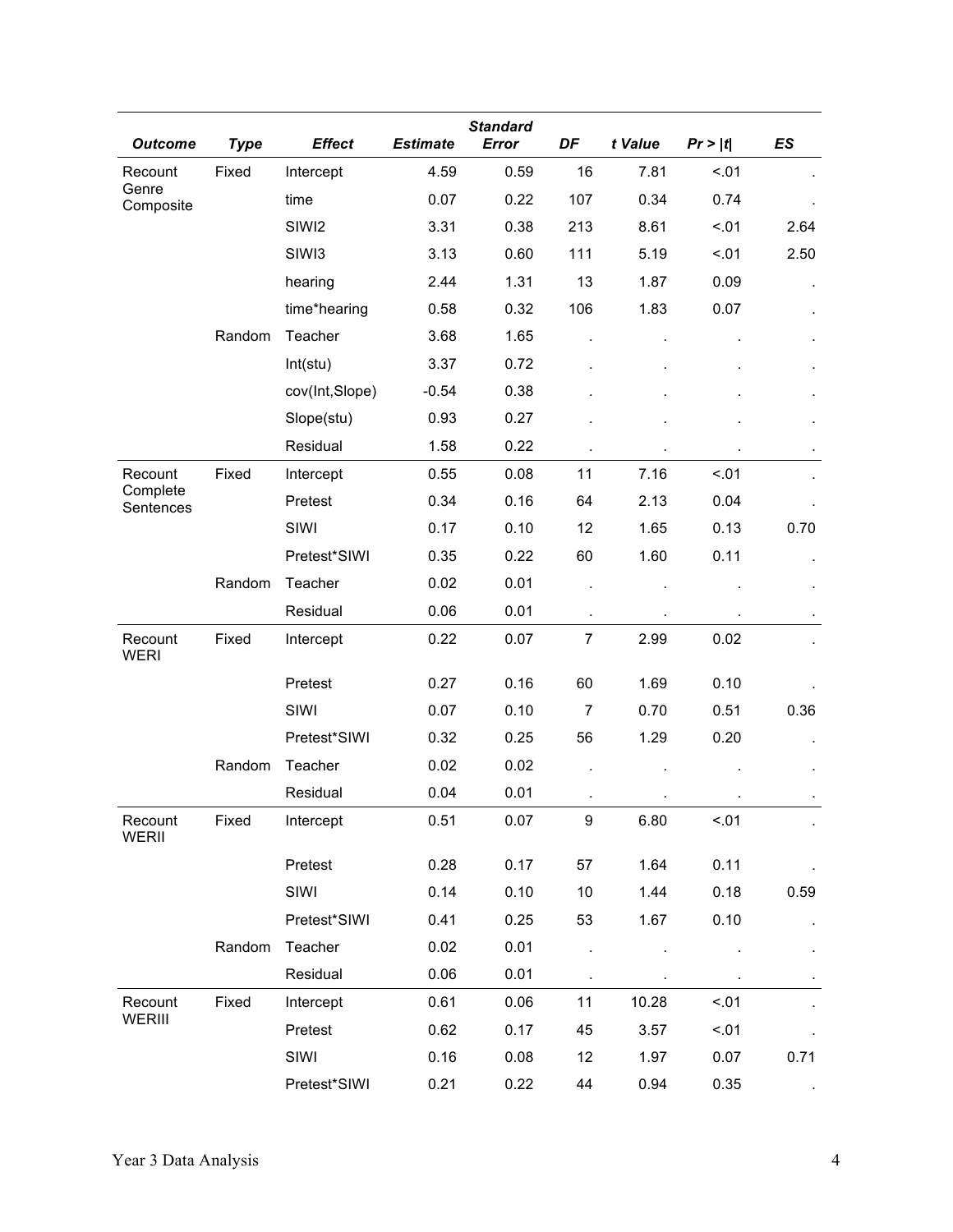|                       | Random | Teacher           | 0.01    | 0.01   |                |         |        |      |
|-----------------------|--------|-------------------|---------|--------|----------------|---------|--------|------|
|                       |        | Residual          | 0.05    | 0.01   |                |         |        |      |
| Recount<br><b>TWC</b> | Fixed  | Intercept         | 50.30   | 10.80  | 11             | 4.66    | < .01  |      |
|                       |        | Pretest           | 0.12    | 0.11   | 67             | 1.06    | 0.29   |      |
|                       |        | SIWI              | 32.30   | 14.35  | 11             | 2.25    | 0.04   | 1.31 |
|                       |        | Pretest*SIWI      | 0.61    | 0.15   | 68             | 3.95    | < .01  |      |
|                       | Random | Teacher           | 536.3   | 285.1  |                |         |        |      |
|                       |        | Residual          | 608.1   | 113.4  |                |         |        |      |
| Recount               | Fixed  | Intercept         | 4.61    | 0.53   | 9              | 8.77    | < .01  |      |
| <b>WPT</b><br>Flawed  |        | Pretest           | 0.56    | 0.17   | 55             | 3.26    | < .01  |      |
|                       |        | SIWI              | 0.83    | 0.70   | 9              | 1.19    | 0.26   | 0.48 |
|                       |        | Pretest*SIWI      | 0.29    | 0.23   | 54             | 1.24    | 0.22   |      |
|                       | Random | Teacher           | 0.95    | 0.72   |                |         |        |      |
|                       |        | Residual          | 2.94    | 0.55   |                |         |        |      |
| Info Genre            | Fixed  | Intercept         | 4.68    | 0.67   | 15             | 6.98    | < .01  |      |
| Composite             |        | time              | 0.64    | 0.18   | 99             | 3.54    | < 01   |      |
|                       |        | SIWI2             | 1.25    | 0.35   | 202            | 3.62    | < 0.01 | 1.01 |
|                       |        | SIW <sub>13</sub> | 0.66    | 0.50   | 99             | 1.32    | 0.19   | 0.53 |
|                       |        | hearing           | 5.69    | 1.55   | 13             | 3.68    | < .01  |      |
|                       |        | time*hearing      | $-0.15$ | 0.26   | 99             | $-0.59$ | 0.56   |      |
|                       | Random | Teacher           | 5.59    | 2.29   |                |         |        |      |
|                       |        | Int(stu)          | 1.18    | 0.41   |                |         |        |      |
|                       |        | cov(Int,Slope)    | 0.41    | 0.22   |                |         |        |      |
|                       |        | Slope(stu)        | 0.29    | 0.19   |                |         |        |      |
|                       |        | Residual          | 1.52    | 0.22   |                |         |        |      |
| Info                  | Fixed  | Intercept         | 0.54    | 0.05   | 68             | 11.21   | < .01  |      |
| Complete<br>Sentences |        | Pretest           | 0.59    | 0.12   | 68             | 4.73    | < 01   |      |
|                       |        | SIWI              | 0.12    | 0.07   | 68             | 1.83    | 0.07   | 0.44 |
|                       |        | Pretest*SIWI      | 0.08    | 0.17   | 68             | 0.45    | 0.65   |      |
|                       | Random | Teacher           | 0.00    | $\sim$ |                |         |        |      |
|                       |        | Residual          | 0.08    | 0.01   | $\blacksquare$ |         |        |      |
| Info WERI             | Fixed  | Intercept         | 0.13    | 0.08   | 9              | 1.73    | 0.12   |      |
|                       |        | Pretest           | 0.19    | 0.12   | 66             | 1.53    | 0.13   |      |
|                       |        | SIWI              | 0.20    | 0.10   | 9              | 1.97    | 0.08   | 1.27 |
|                       |        | Pretest*SIWI      | 0.89    | 0.25   | 66             | 3.50    | < .01  |      |
|                       | Random | Teacher           | 0.03    | 0.02   |                |         |        |      |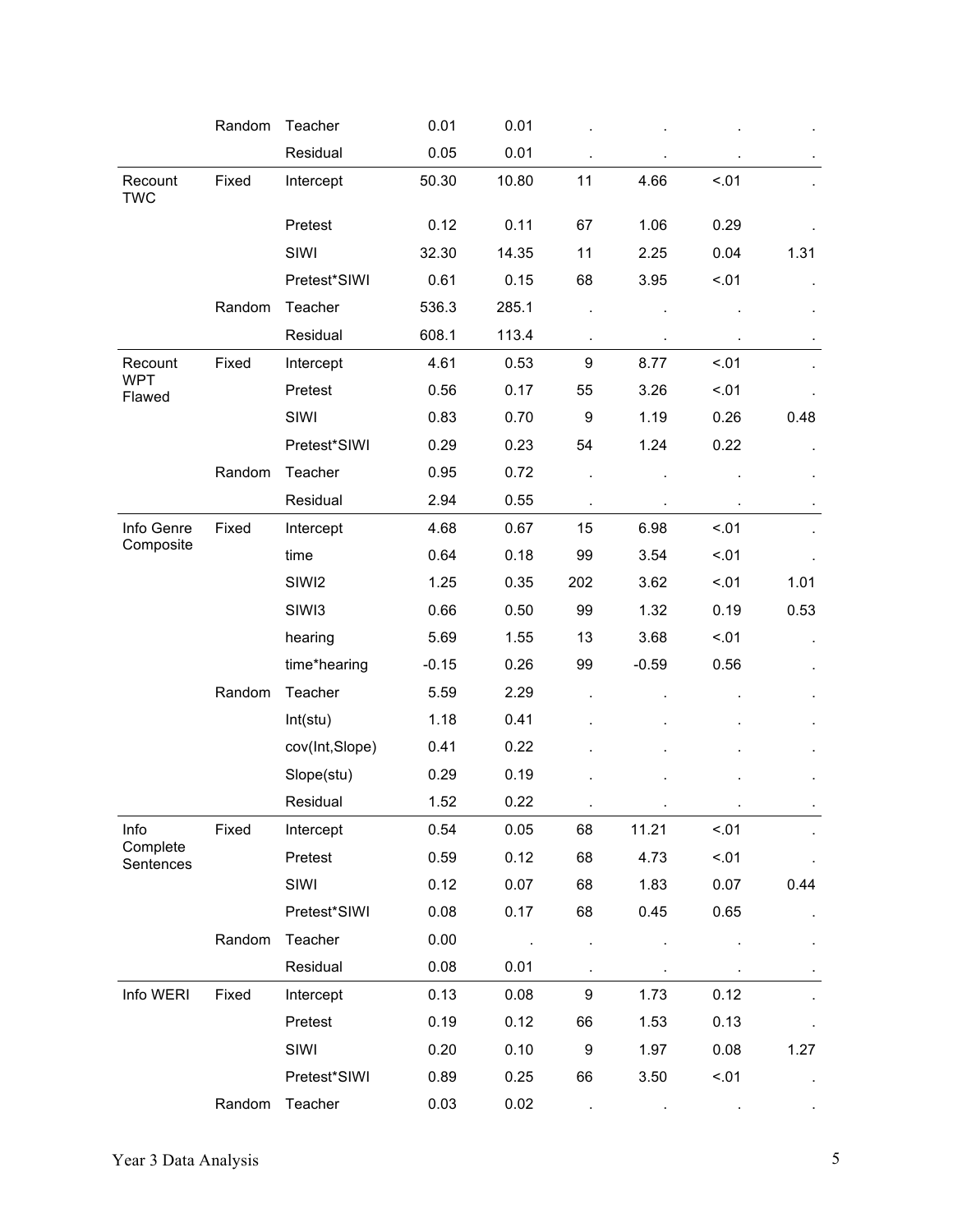|                    |        | Residual     | 0.02    | 0.00  |                |         |        |      |
|--------------------|--------|--------------|---------|-------|----------------|---------|--------|------|
| Info WERII         | Fixed  | Intercept    | 0.44    | 0.04  | 68             | 10.19   | < .01  |      |
|                    |        | Pretest      | 0.64    | 0.12  | 68             | 5.25    | < 01   |      |
|                    |        | SIWI         | 0.13    | 0.06  | 68             | 2.21    | 0.03   | 0.53 |
|                    |        | Pretest*SIWI | 0.01    | 0.18  | 68             | 0.04    | 0.97   |      |
|                    | Random | Teacher      | 0.00    |       |                |         |        |      |
|                    |        | Residual     | 0.06    | 0.01  |                |         |        |      |
| Info WERIII        | Fixed  | Intercept    | 0.55    | 0.04  | 68             | 13.82   | < 0.01 |      |
|                    |        | Pretest      | 0.80    | 0.12  | 68             | 6.45    | < .01  |      |
|                    |        | SIWI         | 0.14    | 0.05  | 68             | 2.63    | 0.01   | 0.63 |
|                    |        | Pretest*SIWI | $-0.20$ | 0.16  | 68             | $-1.26$ | 0.21   |      |
|                    | Random | Teacher      | 0.00    |       |                |         |        |      |
|                    |        | Residual     | 0.05    | 0.01  |                |         |        |      |
| Info TWC           | Fixed  | Intercept    | 60.77   | 6.81  | 5              | 8.93    | < 01   |      |
|                    |        | Pretest      | 0.69    | 0.21  | 46             | 3.24    | 5.01   |      |
|                    |        | SIWI         | 5.69    | 9.27  | 5              | 0.61    | 0.57   | 0.21 |
|                    |        | Pretest*SIWI | $-0.11$ | 0.24  | 45             | $-0.44$ | 0.66   |      |
|                    | Random | Teacher      | 104.7   | 153.6 |                |         |        |      |
|                    |        | Residual     | 737.2   | 145.1 |                |         |        |      |
| Info WPT           | Fixed  | Intercept    | 4.08    | 0.45  | $\overline{7}$ | 9.15    | < 0.01 |      |
| Flawed             |        | Pretest      | 0.44    | 0.13  | 61             | 3.35    | < 01   |      |
|                    |        | SIWI         | 0.76    | 0.60  | 8              | 1.27    | 0.24   | 0.44 |
|                    |        | Pretest*SIWI | $-0.08$ | 0.16  | 63             | $-0.51$ | 0.61   |      |
|                    | Random | Teacher      | 0.49    | 0.55  |                |         |        |      |
|                    |        | Residual     | 3.04    | 0.58  |                |         |        |      |
| Persuasive         | Fixed  | Intercept    | 6.23    | 0.51  | 8              | 12.29   | 5.01   |      |
| Genre<br>Composite |        | Pretest      | 0.73    | 0.13  | 62             | 5.62    | < 01   |      |
|                    |        | SIWI         | 0.99    | 0.68  | 8              | 1.46    | 0.18   | 0.58 |
|                    |        | Pretest*SIWI | 0.29    | 0.20  | 50             | 1.46    | 0.15   |      |
|                    | Random | Teacher      | 0.81    | 0.71  |                |         |        |      |
|                    |        | Residual     | 2.95    | 0.58  |                |         |        |      |
| Persuasive         | Fixed  | Intercept    | 0.57    | 0.07  | 6              | 8.65    | < 01   |      |
| Composite          |        | Pretest      | 0.79    | 0.14  | 60             | 5.50    | < 01   |      |
|                    |        | SIWI         | 0.04    | 0.09  | $\overline{7}$ | 0.47    | 0.65   | 0.17 |
|                    |        | Pretest*SIWI | $-0.22$ | 0.19  | 61             | $-1.17$ | 0.25   |      |
|                    | Random | Teacher      | 0.01    | 0.01  |                |         |        |      |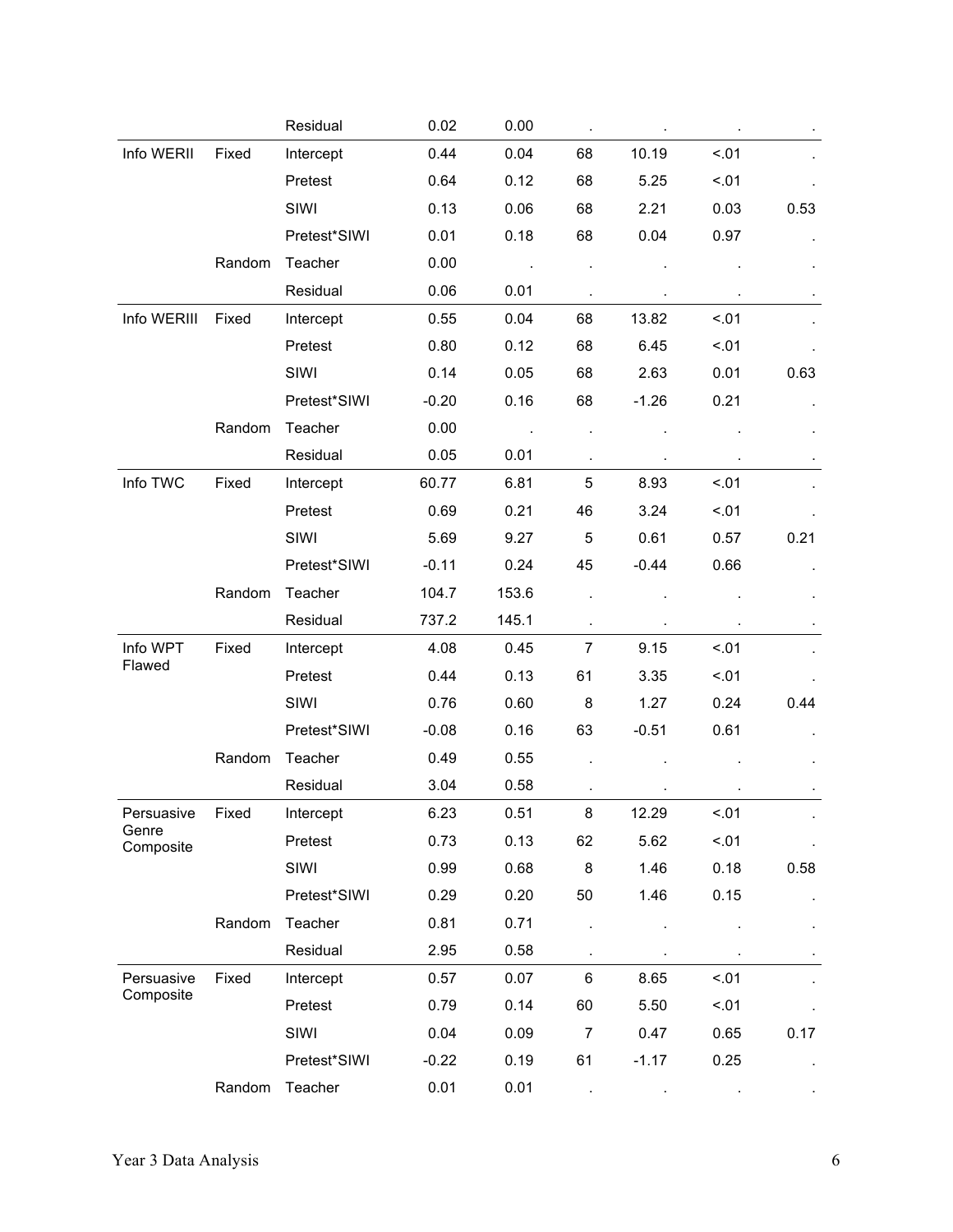|                      |        | Residual     | 0.06    | 0.01  |    |         |        |      |
|----------------------|--------|--------------|---------|-------|----|---------|--------|------|
| Persuasive           | Fixed  | Intercept    | 0.14    | 0.04  | 5  | 3.57    | 0.02   |      |
| <b>WERI</b>          |        | Pretest      | 0.45    | 0.13  | 51 | 3.40    | < 01   |      |
|                      |        | SIWI         | 0.09    | 0.05  | 5  | 1.77    | 0.13   | 0.58 |
|                      |        | Pretest*SIWI | 0.53    | 0.18  | 42 | 2.90    | < 0.01 |      |
|                      | Random | Teacher      | 0.00    | 0.01  |    |         |        |      |
|                      |        | Residual     | 0.03    | 0.01  |    |         |        |      |
| Persuasive           | Fixed  | Intercept    | 0.44    | 0.04  | 64 | 11.53   | < .01  |      |
| WERII                |        | Pretest      | 0.65    | 0.11  | 64 | 5.77    | < 01   |      |
|                      |        | SIWI         | 0.09    | 0.05  | 64 | 1.79    | 0.08   | 0.44 |
|                      |        | Pretest*SIWI | 0.15    | 0.16  | 64 | 0.97    | 0.34   |      |
|                      | Random | Teacher      | 0.00    |       |    |         |        |      |
|                      |        | Residual     | 0.04    | 0.01  |    |         |        |      |
| Persuasive           | Fixed  | Intercept    | 0.59    | 0.04  | 64 | 15.27   | < .01  |      |
| WERIII               |        | Pretest      | 0.77    | 0.12  | 64 | 6.33    | < 01   |      |
|                      |        | SIWI         | 0.10    | 0.05  | 64 | 1.86    | 0.07   | 0.45 |
|                      |        | Pretest*SIWI | $-0.02$ | 0.16  | 64 | $-0.15$ | 0.88   |      |
|                      | Random | Teacher      | 0.00    |       |    |         |        |      |
|                      |        | Residual     | 0.05    | 0.01  |    |         |        |      |
| Persuasive           | Fixed  | Intercept    | 53.58   | 9.12  | 12 | 5.87    | < 01   |      |
| <b>TWC</b>           |        | Pretest      | 0.26    | 0.11  | 63 | 2.37    | 0.02   |      |
|                      |        | SIWI         | 6.55    | 12.04 | 12 | 0.54    | 0.60   | 0.29 |
|                      |        | Pretest*SIWI | 0.31    | 0.21  | 64 | 1.48    | 0.14   |      |
|                      | Random | Teacher      | 350.5   | 199.3 |    |         |        |      |
|                      |        | Residual     | 512.7   | 99.74 |    |         |        |      |
| Persuasive           | Fixed  | Intercept    | 4.36    | 0.53  | 10 | 8.25    | < .01  |      |
| <b>WPT</b><br>Flawed |        | Pretest      | 0.30    | 0.13  | 45 | 2.26    | 0.03   |      |
|                      |        | SIWI         | 1.07    | 0.72  | 10 | 1.49    | 0.17   | 0.51 |
|                      |        | Pretest*SIWI | 0.34    | 0.17  | 54 | 1.93    | 0.06   |      |
|                      | Random | Teacher      | 0.65    | 0.68  |    |         |        |      |
|                      |        | Residual     | 4.46    | 0.85  |    |         |        |      |
| Spelling SS          | Fixed  | Intercept    | 67.02   | 2.90  | 11 | 23.13   | < 01   |      |
|                      |        | Pretest      | 0.87    | 0.11  | 43 | 8.19    | < 01   |      |
|                      |        | SIWI         | 16.85   | 3.69  | 11 | 4.57    | < 01   | 1.82 |
|                      |        | Pretest*SIWI | $-0.42$ | 0.12  | 39 | $-3.48$ | < 01   |      |
|                      | Random | Teacher      | 18.95   | 16.38 |    |         |        |      |